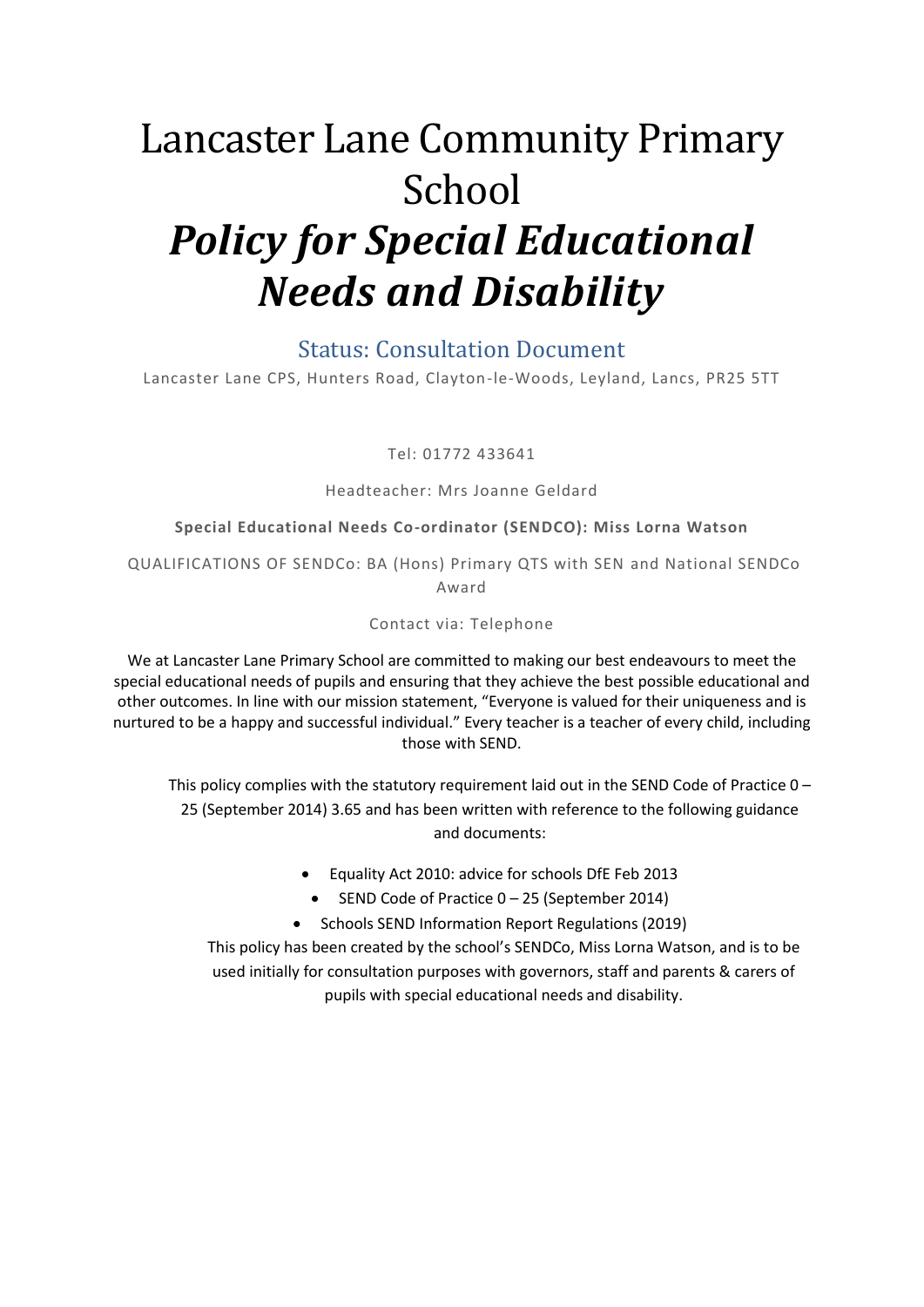### Aims

We value all the children in our school equally and we recognise the entitlement of each child to receive the best possible education. Within a caring and mutually supportive environment we aim to:

- Build upon the strengths and achievements of the child
- Create an environment in which all individuals are valued, have respect for one another and grow in self-esteem.
- Give equal access to all aspects of school life through academic, social and practical experiences. This will allow all children to experience success regardless of SEN, disability or any other factor that may affect their attainment. This is in so far as it is reasonably practical and compatible with the child receiving their special educational provision and the effective education of their fellow pupils.
- Ensure that effective channels of communication are sustained so that all persons including parents and carers are aware of the pupil's progress and Special Educational Provision (SEP) made for them.
- Assess children regularly so that those with SEND are identified as early as possible.
- Enable pupils with special educational needs to make the greatest progress possible.
- Work towards developing expertise in using inclusive teaching and learning strategies.

# Broad Areas of Need

These four broad areas give an overview of the range of needs that may be planned for.

- Communication and interaction
- Cognition and learning
- Social, emotional and mental health difficulties
- Sensory and/or physical impairment.

The purpose of identification is to work out what action the school needs to take, not to fit a pupil into a category. We identify the needs of pupils by considering the needs of the whole child, which will include not just the special educational needs of the child or young person.

There are occasions when progress and attainment are affected by factors other than special educational needs. For example:

- Having a disability
- Attendance and punctuality
- Health and welfare
- Using English as an Additional Language (EAL)
- Being in receipt of Pupil Premium Grant
- Being a Looked After Child

Where this is the case, appropriate provision will be made, but this does not automatically necessitate the child receiving Special Educational Provision (SEP).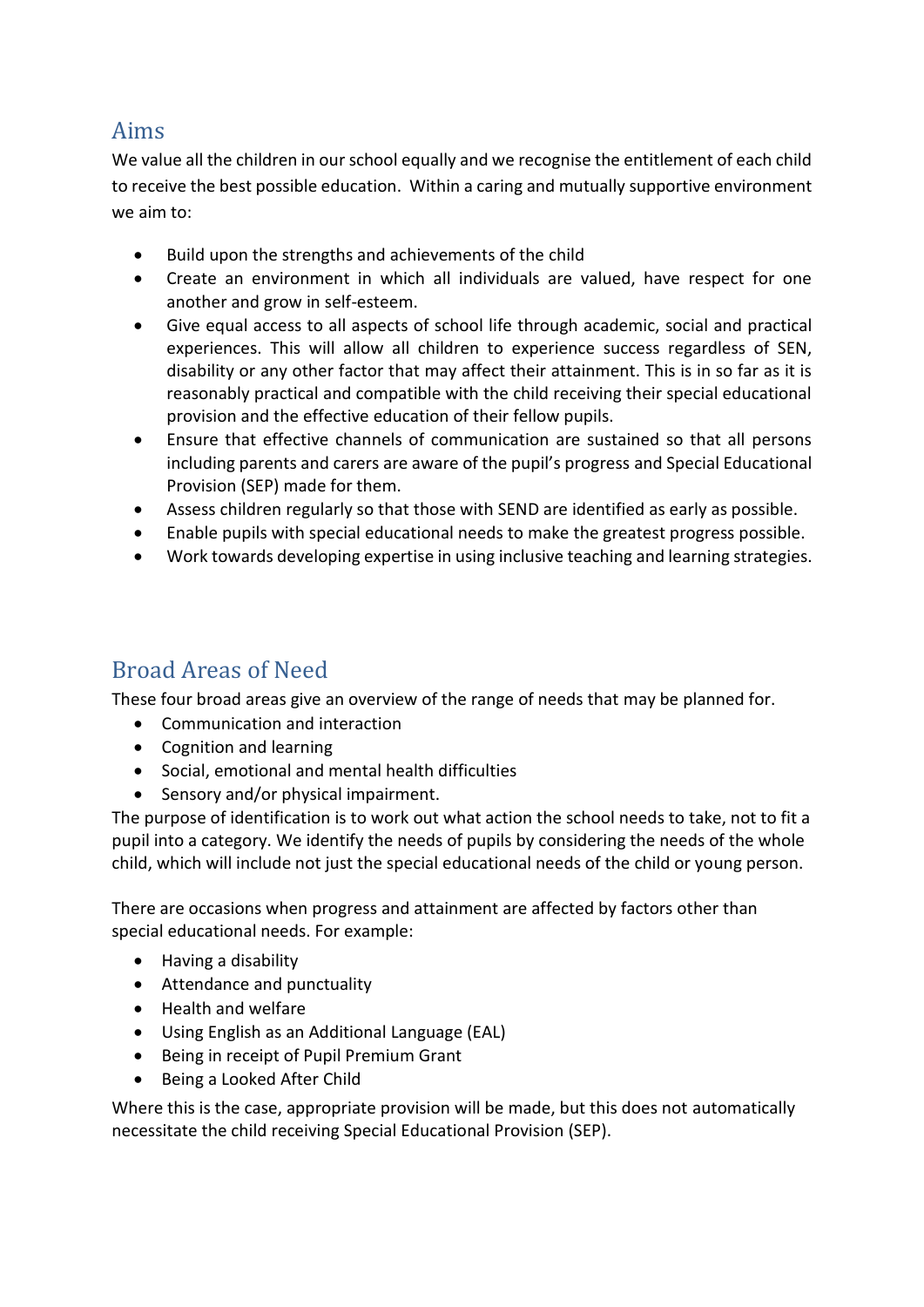# A Graduated Approach to SEND Support

The school is committed to early identification in order to meet the needs of children with SEND. Teachers are responsible and accountable for the progress and development of the pupils in their class, including where pupils access support from teaching assistants or specialist staff. Teachers' ongoing assessment will provide information about areas where a child is not progressing satisfactorily. These observations may be supported by formal assessments such as Baseline Assessment, SATs or the use of PIVATS. Teachers will then consult the SENDCo to consider what else might be done – the child's learning characteristics; the learning environment, the task and the teaching style should always be considered. Progress for children will be achieved by focussing on classroom organisation, teaching materials, teaching style and differentiation. If subsequent intervention does not lead to adequate progress then the teacher will consult the SENDCo to review the strategies that have been used. This review may lead to the conclusion that the pupil requires help that is additional to or different from that which is normally available. This would constitute Special Educational Provision (SEP) and the child would be registered as receiving SEND Support. We seek to identify pupils making **less than expected progress** given their age and individual circumstances. This can be characterised by progress which:

- is significantly slower than that of their peers starting from the same baseline
- fails to match or better the child's previous rate of progress
- fails to close the attainment gap between the child and their peers
- widens the attainment gap
- fails to make progress with wider development or social and emotional needs
- fails to make progress in self-help, social and personal skills

The school will use the graduated approach as advised in the Code of Practice 0-25 Years – 'Assess, Plan, Do, Review'. This process is initiated, facilitated and overseen by the SENDCo, whilst the class teacher is responsible for carrying out the process of assessing, planning, doing and reviewing. Where external agencies are involved, the SENDCo will be responsible for liaising with those agencies. The SENDCo will also provide advice and guidance throughout the process, and may carry out some additional assessment. The SENDCo will update all records of provision and impact of that provision. The teacher will maintain the personalised plans and keep them updated.

**ASSESS** - The teacher and SENDCo will consider all of the information gathered from within the school about the pupil's progress, alongside national data and expectations of progress. This will include formative assessment, using effective tools and early assessment materials. From this, we identify the child's current attainment, achievements and learning profile. This may involve taking advice from the SENDCo, external specialists and may include the use of diagnostic and other assessments to determine the exact areas of need and strategies recommended. Where external specialists are involved directly with the pupil, parental consent will be sought first. Information may also be gathered using personcentered tools to discover what is important to the pupil and how best we can support them.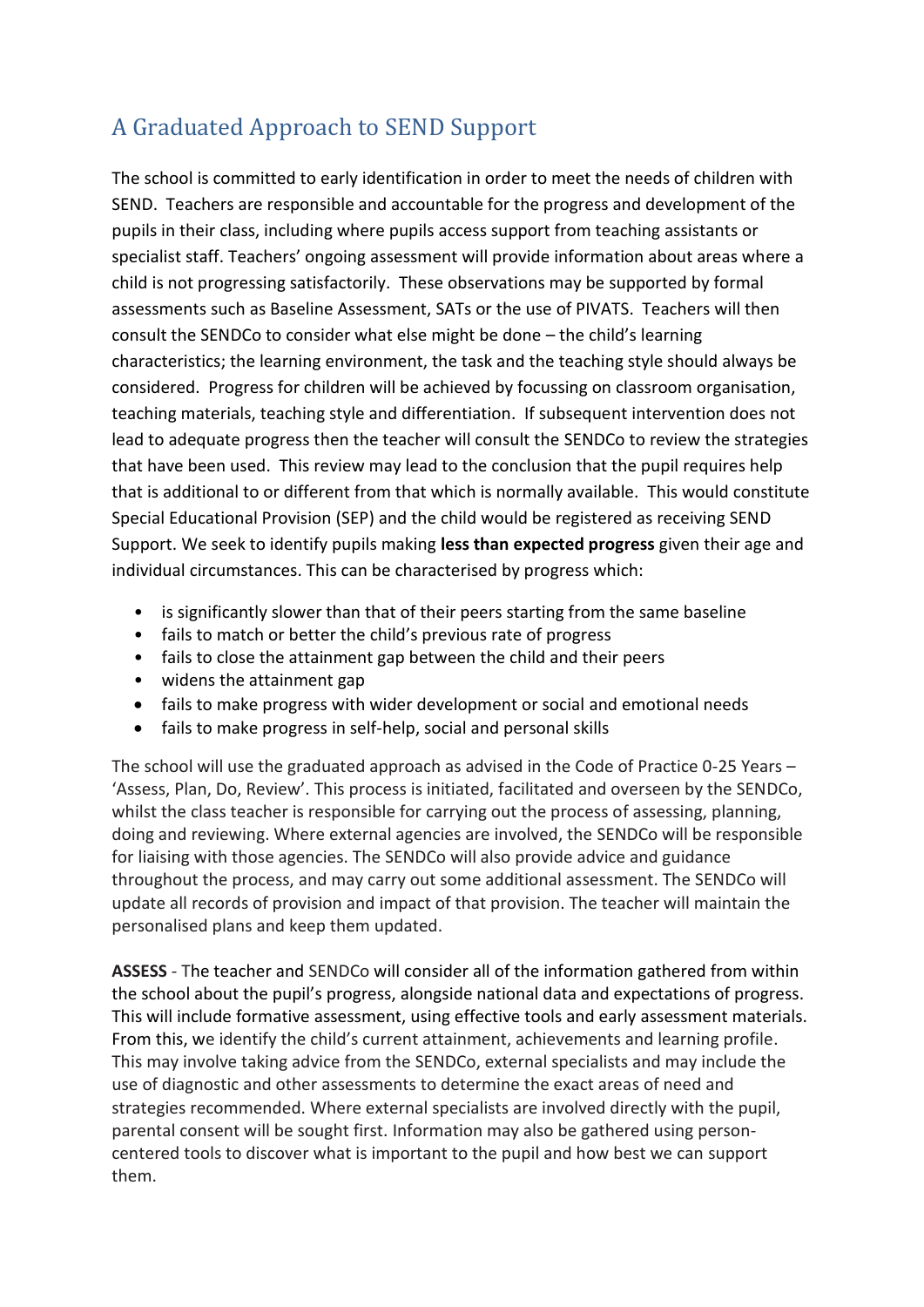**PLAN** – Pupils and parents will be involved in the planning process as much as possible. Person-centered tools may be employed to facilitate this. This means that the pupil and their parents/ carers are supported in the planning process to arrive at goals and plans that make them key players in the learning process. This will be used to ascertain aspirations and outcomes for the child in the short and longer term. Parents and pupils will take away a copy of the plans for the term, which will include the expected outcomes, actions and strategies and provision to be used. A review date will also be set.

**DO**- The strategies and interventions agreed in the plan will be implemented and progress monitored using the school's usual assessment systems, plus specific tracking of progress through any interventions. Progress may be measured through assessment scores and/or through qualitative observations.

**REVIEW**- The progress of the pupil will be reviewed at the end of the specified period of intervention. This review will form the basis of further assessment and planning. Meetings with pupils and parents happen at least termly (during Parent's Evening).

The school's Local Offer can be found on the school website [http://www.lancasterlane](http://www.lancasterlane-school.ik.org/assets/SEND/LL_Local_Offer_updated_September_2017.pdf)[school.ik.org/assets/SEND/LL\\_Local\\_Offer\\_updated\\_September\\_2017.pdf](http://www.lancasterlane-school.ik.org/assets/SEND/LL_Local_Offer_updated_September_2017.pdf) This indicates the type of provision the school currently offers to pupils with SEN and disability. It is reviewed annually. The level and type of provision decided on for individual pupils is that which is required to meet the planned outcomes. The SENDCo records the cost of provision made through provision mapping.

## Statutory Assessment of SEND

If the school is unable to meet with all of the agreed provision from its existing resources, finance and staffing expertise; and the outcomes for the child are not improving despite SEND Support, then the school may request a statutory assessment from the Local Authority, which may lead to an Education, Health and Care Plan.

The school will provide the evidence about the child's progress over time, documentation in relation to the child's SEND Support and any action taken to deal with their needs, including any resources or special arrangements in place.

This information may include:

- the child's personalised plans
- records of reviews with pupils and parents, and their outcomes
- Common Assessment Framework (if applicable)
- medical information where relevant
- National Curriculum attainment, and wider learning profile
- educational and other assessments, e.g. Educational Psychologist
- views of the parent and the child
- involvement of outside agencies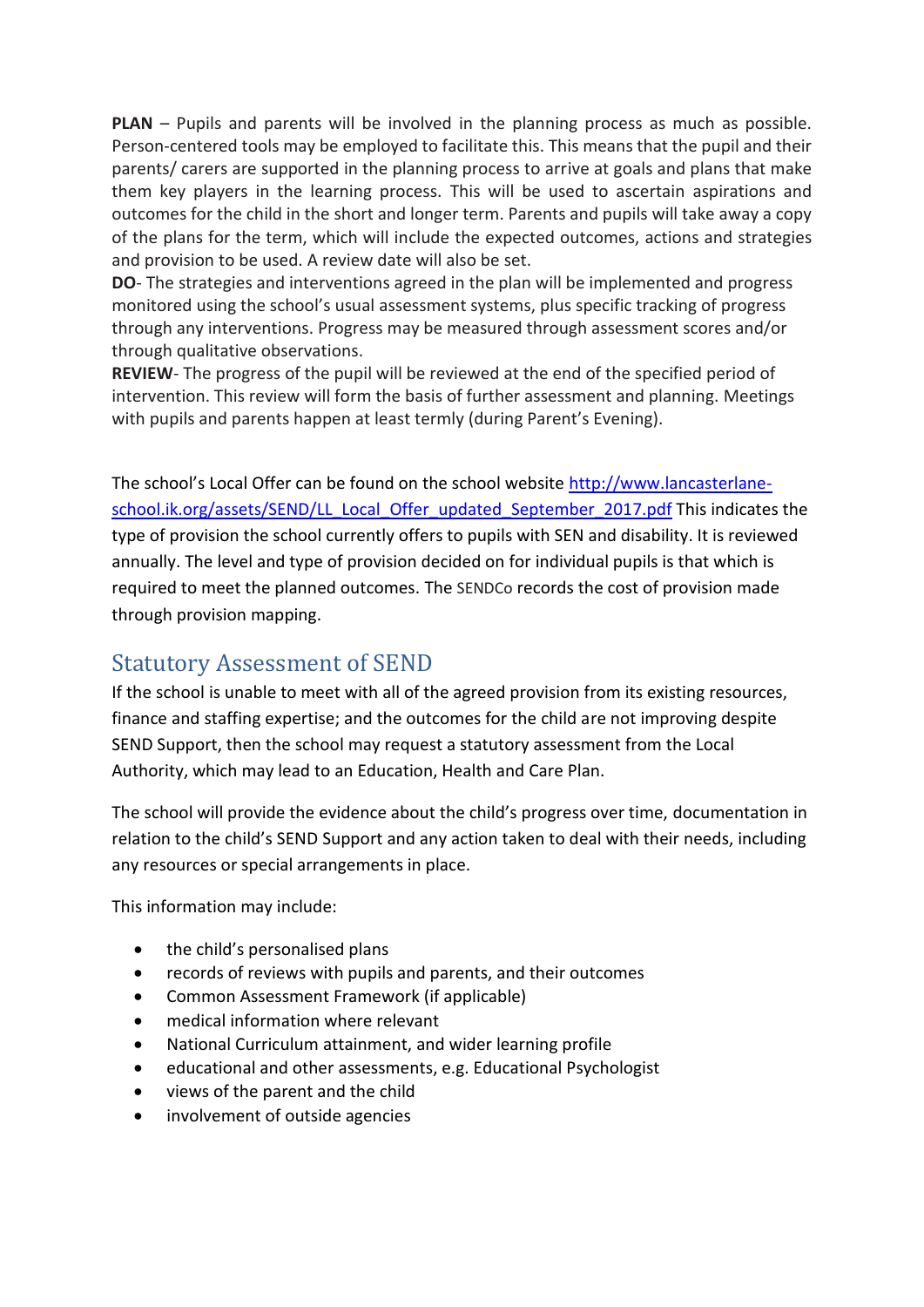If the Local Authority (LA) agrees to a Statutory Assessment, it must assess the education, health and care needs of that child. The LA must request advice and information on the child and the provision that must be put in place to meet those needs from:

- parents/ carers and/ or child
- the school
- an educational psychologist
- health
- social care
- anyone else that parents/ carers request
- a specialist teacher for the visually impaired or hearing impaired, if appropriate

From this information, it must then be decided whether or not to issue an Education, Health and Care Plan (EHCP). Further information can be found on the LA website <http://www.lancashire.gov.uk/children-education-families.aspx>

### Annual Review of the EHC Plan

The LA has a three year period in which to legally make the transition between existing Statements of SEND, and EHC Plans.

All Statements/ EHC Plans must be reviewed at least annually. The SENDCo initiates the process of inviting relevant people to the meeting. This will include pupils, parents and others close to the child who pupils and parents would like to attend. Relevant professionals from within school and outside agencies will also be invited, as will a representative from the LA. The review will be person (child)-centred, looking at:

- progress on actions towards agreed outcomes
- what we appreciate and admire about the child
- what is important to the child now
- what is important to the child in the future
- how best to support the child
- questions to answer/ issues we are struggling with
- action plan

Any amendments to the EHC Plan will be recorded. The SENDCo will record the outcomes of this meeting and the Head Teacher will ensure that it is sent to the LA.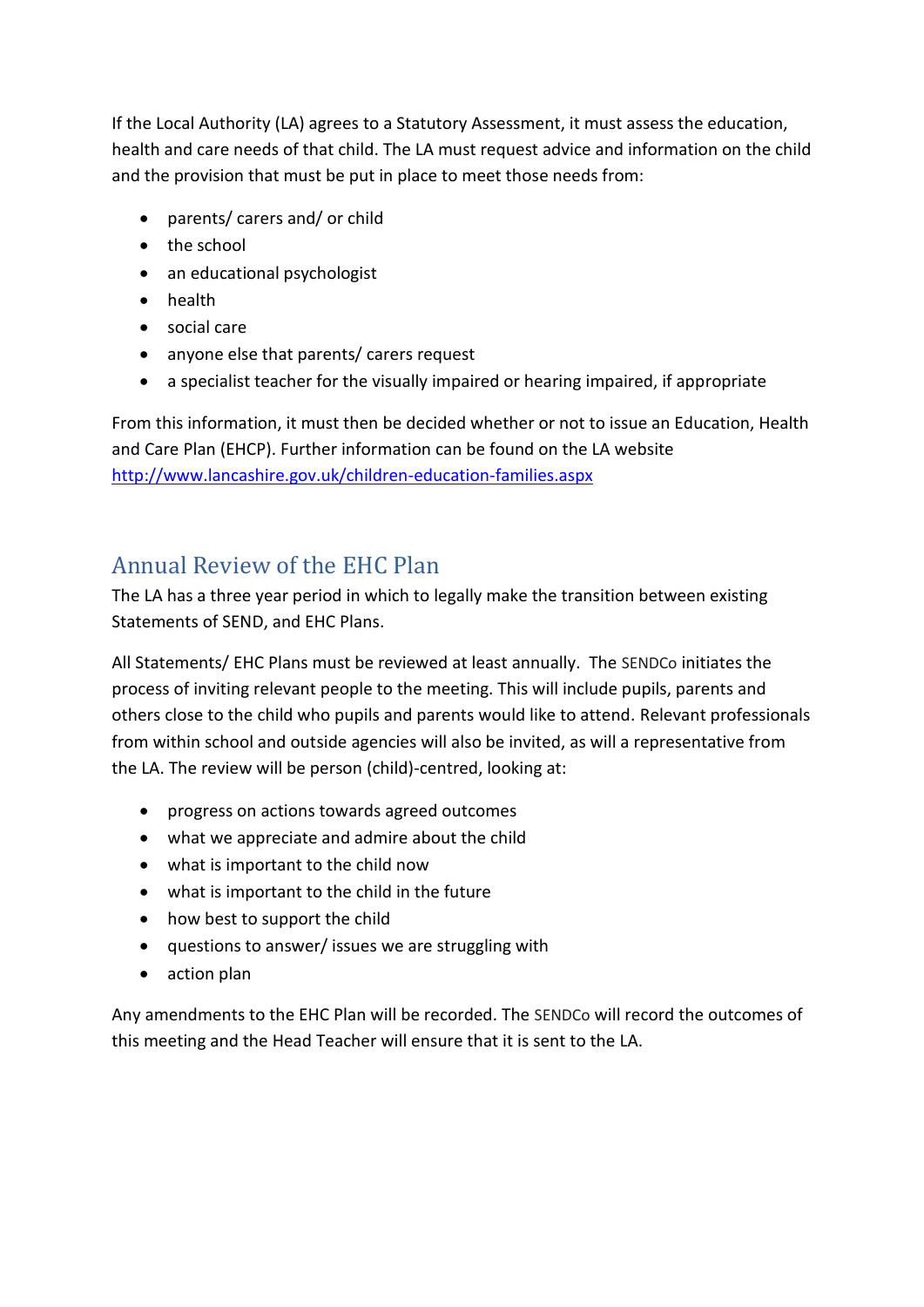# Criteria for exiting Special Educational Provision

A child may no longer require SEP, where they

- make progress significantly quicker than that of their peers
- close the attainment gap between them and their peers
- make significant progress with wider development or social and emotional needs, such that they no longer require provision that is additional to or different from their peers
- make progress in self-help, social and personal skills, such that they no longer require provision that is additional to or different from their peers

This would be determined at the review stage.

### Supporting pupils and families

Lancashire's Local Authority's Local Offer can be found at [http://www.lancashire.gov.uk/children-education-families/special-educational-needs-and](http://www.lancashire.gov.uk/children-education-families/special-educational-needs-and-disabilities.aspx)[disabilities.aspx](http://www.lancashire.gov.uk/children-education-families/special-educational-needs-and-disabilities.aspx)

This policy forms part of the school's SEND Information Report.

The school is committed to working closely with parents and a number of initiatives to develop closer working relationships have been developed in the last year. Parents meet regularly with school staff and concerns and successes are shared. Parents are made aware of the Information, Advice and Support Services (IASS), formerly Parent Partnership Service, and supported to engage with external agencies.

Parents will be involved at every stage of their child's progress, through liaison with the class teacher and later the SENDCo. Parents are encouraged to be involved with target setting for personalised plans. Some home activities may be provided. Parents and pupils are invited to target setting meetings and to review progress. Parents of children with Statements/ EHC Plans will also be invited to a yearly review, along with relevant support service personnel connected to the child, and the pupil themselves. The Governors' Annual Report informs all parents of changes to the SEND Policy and of the outcomes of targets set in the Policy and new targets set for the coming year.

Medical issues are first discussed with the parents/carer. If support is required the school nurse will be contacted. The child may then be referred for assessment through his/her GP.

The Educational Welfare Officer visits school regularly to offer advice. If a teacher is concerned about the welfare of a child they should consult the SENDCo and/or Headteacher as Child Protection Co-ordinator.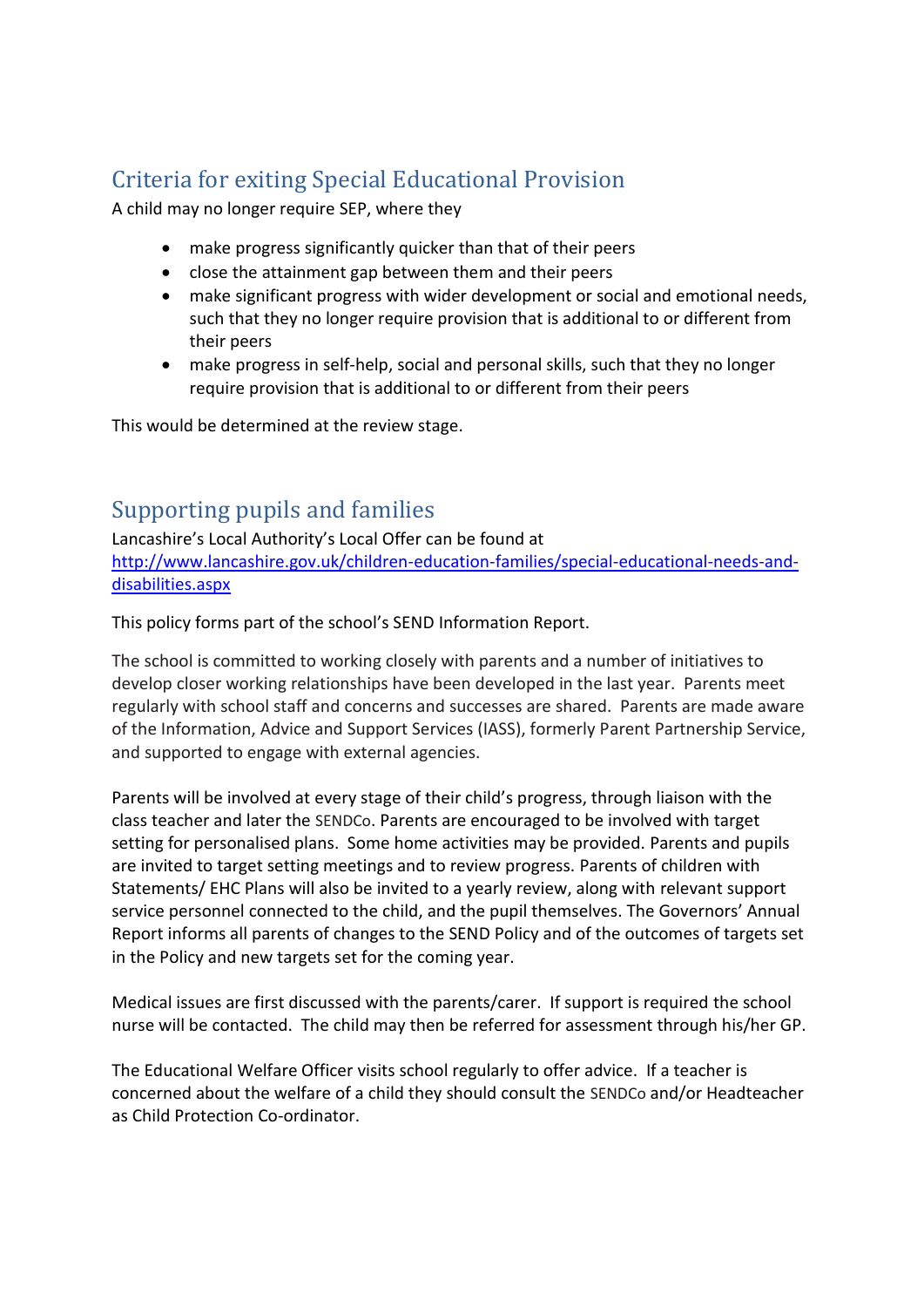Depending on the special educational needs of the children different agencies may be involved e.g. occupational therapist, speech and language therapist, physiotherapist, psychiatrist, the Traveller Service.

The School's Child Protection Co-ordinator is: Mrs Joanne Geldard.

The position of the School's Child Protection Governor is: Headteacher

# Admissions

Pupils with special educational needs will be admitted to ANY Primary School in line with the school's admissions policy. The school is aware of the statutory requirements of the Children and Families Act 2014 and will meet the Act's requirements. The school will use their induction meetings to work closely with parents to ascertain whether a child has been identified as having, or possibly having special educational needs. In the case of a pupil joining the school from another school, ANY Primary School will seek to ascertain from parents whether the child has special education needs and will access previous records as quickly as possible. If the school is alerted to the fact that a child may have a difficulty in learning they will make their best endeavours to collect all relevant information and plan a relevant differentiated curriculum. The Admissions policy is available on the school website.

When a pupil transfers to another school, transfer documents, including full records of their special educational needs, will be sent to the receiving school. On transfer to secondary school the Year 6 teacher and SENDCo will meet with the SENDCo of the receiving school to discuss SEND records and the needs of the individual pupils. An invitation will be issued for a representative of the receiving school to attend the transition review meeting held in Year 6.

# Medical Needs

The school recognises that pupils at school with medical conditions should be properly supported so that they have full access to education, including school trips and physical education. Some children with medical conditions may be disabled and where this is the case the school will comply with its duties under the Equality Act 2010.

Some may also have special educational needs (SEN) and may have a statement, or Education, Health and Care (EHC) plan which brings together health and social care needs, as well as their special educational provision and the SEND Code of Practice (2014) is followed.

The school's policy on medical needs can be found on the school website at [http://www.lancasterlane-](http://www.lancasterlane-school.ik.org/assets/2017%20Policies%20/Medicines_In_School_Policy_2017_18_.pdf)

[school.ik.org/assets/2017%20Policies%20/Medicines\\_In\\_School\\_Policy\\_2017\\_18\\_.pdf](http://www.lancasterlane-school.ik.org/assets/2017%20Policies%20/Medicines_In_School_Policy_2017_18_.pdf)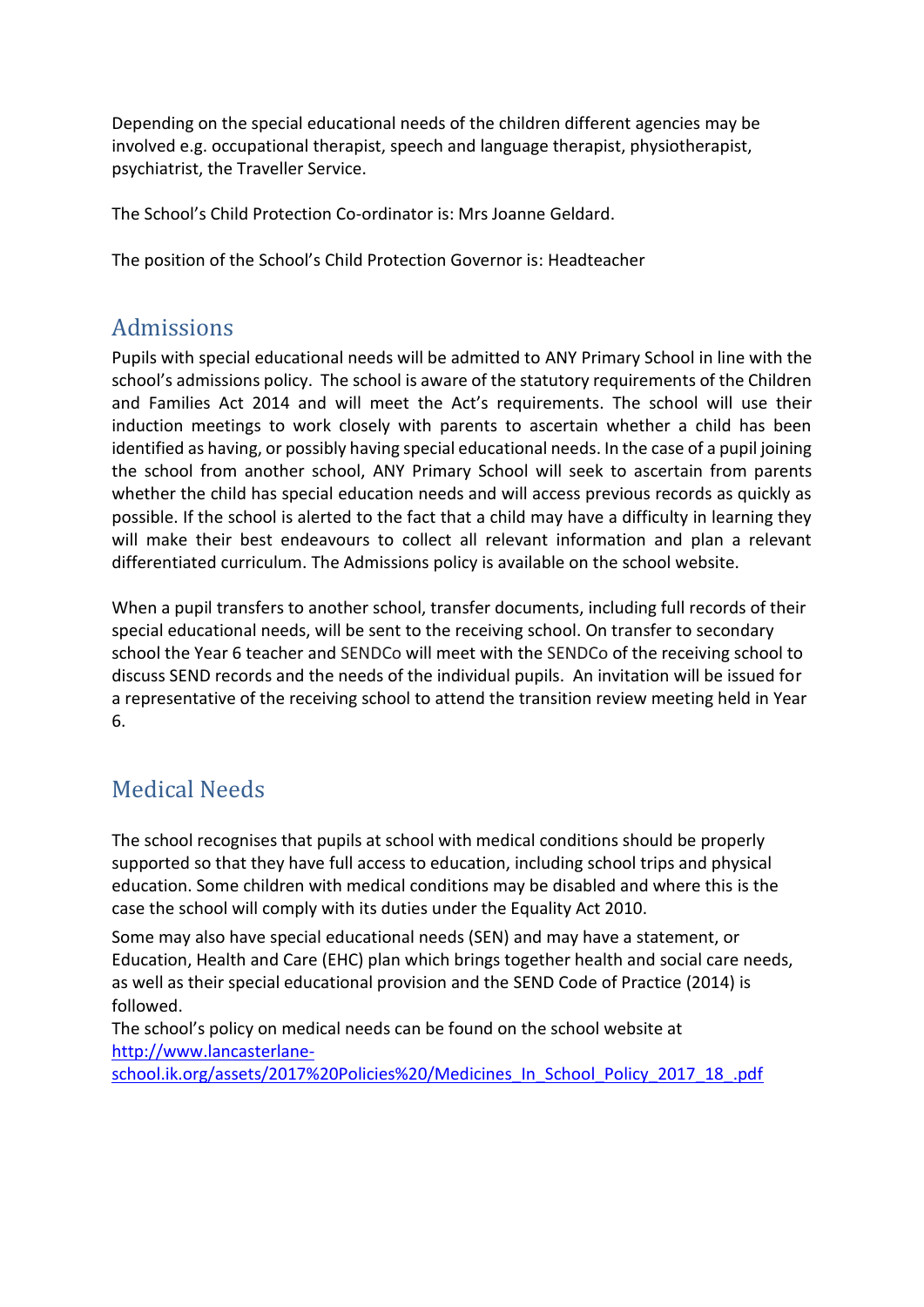# Monitoring and evaluation of the Policy

This policy will be reviewed annually and updated in the light of new developments. Progress will be monitored and evaluated via the action plan. Progress on the annual targets will be reported in the Annual Governors Report to Parents.

### Training and resources

Governors will ensure that there is a suitably qualified SENDCo who has the time necessary to undertake the role. Time is identified for staff to review pupil progress, discuss pupil curriculum needs and to transfer information between classes and phases. Teacher Assistant time is allocated to ensure pupils receive the individual support outlined in the individual plans and teachers are responsible for ensuring this takes place and is monitored.

The Governors ensure that time is allocated to allow for monitoring of provision and pupil progress.

Training for teachers and teacher assistants is provided both within school and through other professional development activities.

The school uses funding to provide external professional advice and support for individual pupils in line with their statements and in relation to needs.

The governors will ensure that they are kept fully abreast of their statutory responsibilities by attending training and receiving regular updates from the Headteacher or the SENDCo.

The SENDCo will keep abreast of current research and thinking on SEN matters.

The SENDCo will be supported to enhance their knowledge, skills and abilities through courses or from the support of other professionals.

The SENDCo will disseminate knowledge or skills gained through staff meetings, whole school INSET or consultation with individual members of staff.

External agencies may be invited to take part in INSET.

SEND training is included within INSET days and staff meetings to reflect the needs of the school and individual staff members.

Funding is deployed in the budget to meet the cost of:

- support staff
- resources
- training
- specialist teachers (advice and assessments)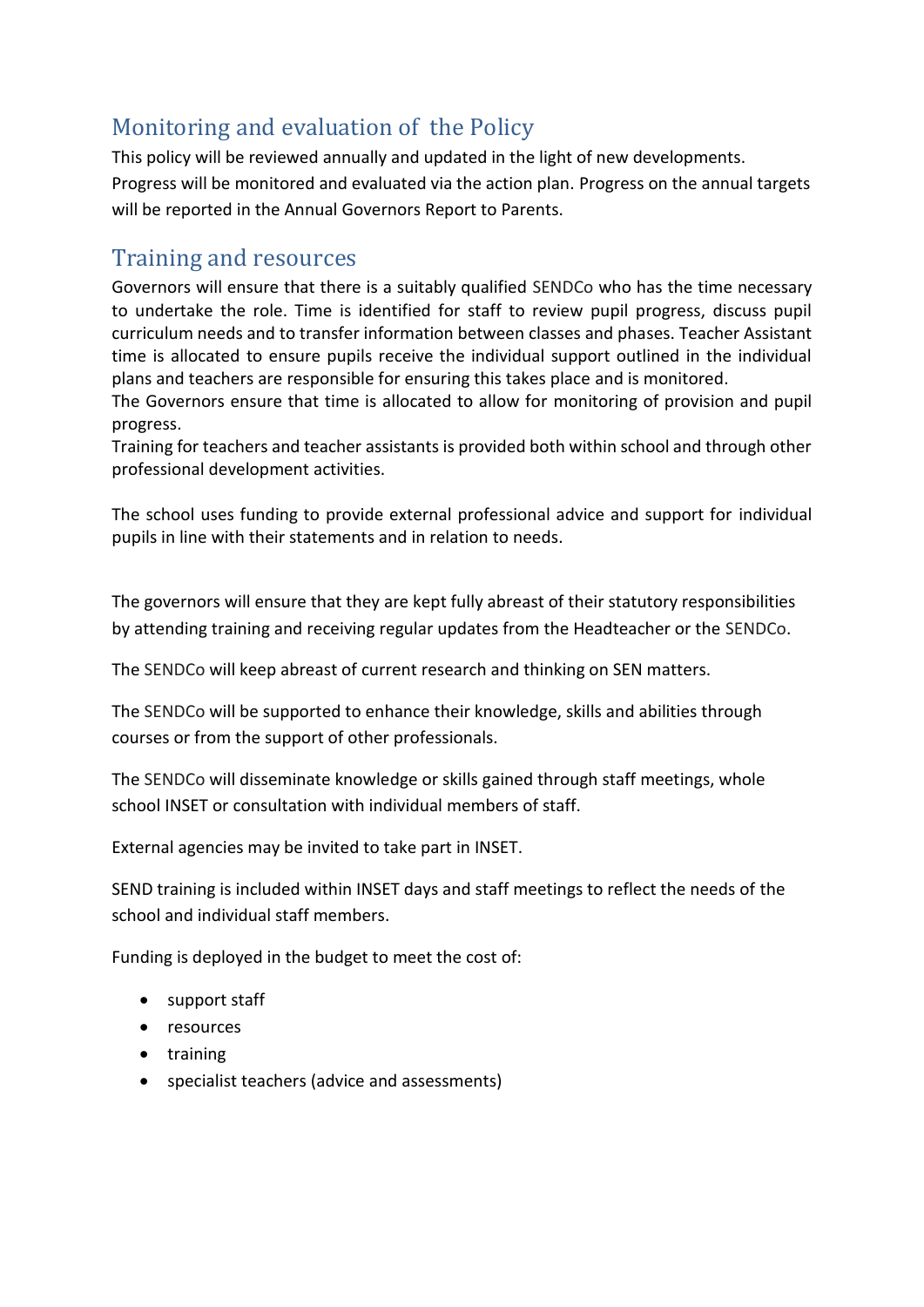Funding received for a statement/ Education Health Care Plan is allocated to ensure appropriate provision.

# Roles and Responsibilities

#### The Governing Body

The SEND Governor, Mrs Helen Forbes, will support the Governors to fulfil their statutory obligations by ensuring:

- the Curriculum Committee receives a report at every curriculum meeting to update progress on SEND issues,
- the SEND policy is reviewed annually,
- the governors' annual report details the effectiveness of the SEND policy in the last year, any significant changes to the SEND policy, why they have been made and how they will affect SEND provision,
- the school prospectus explains how the school implements the special educational needs statutory requirements reflecting what the school has in place and actually provides for pupils with special educational needs.

#### The Headteacher

The Headteacher is the school's 'responsible person' and manages the school's special educational needs work. The Headteacher will keep the Governing Body informed about the special educational needs provision made by the school. The Headteacher will work closely with the SENDCo, the Special Needs Governor and Staff to ensure the effective dayto-day operation of the school's special educational needs policy. The Headteacher and the SENDCo will identify areas for development in special educational needs and contribute to the school's improvement plan.

#### The Special Educational Needs and Disabilities Co-ordinator (SENDCo)

The SENDCo is responsible for:

- co-ordinating SEND provision for children.
- liaising with and advising teachers
- maintaining the school's SEND register and overseeing the records of all pupils with special educational needs
- liaising with parents of children with special educational needs
- liaising with external agencies including the educational psychology service and other support agencies, medical and social services and voluntary bodies
- consultation with the class teacher to ensure that IPPs are written and that reviews take place.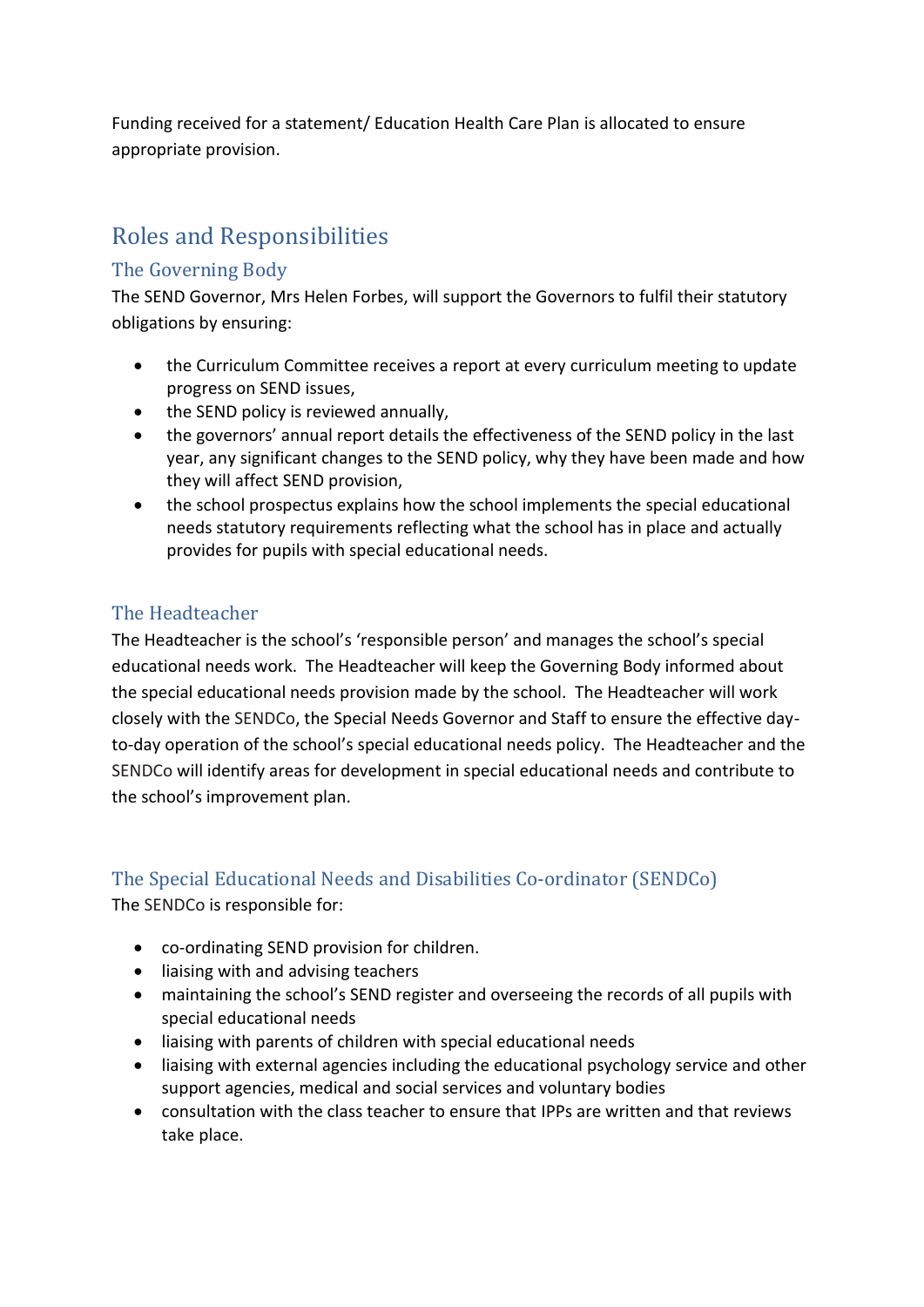#### Role of Class Teacher and Support Staff

Teachers are responsible and accountable for the progress and development of the pupils in their class, including where pupils access support from teaching assistants or specialist staff. Both the teaching staff and the support assistants have an integrated role in curriculum planning and in supporting the child's learning. They are fully involved in the identification, curriculum differentiation and assessment of pupils with SEND. They work together with the SENDCo to formulate and review IPPs and to maintain a class SEND file that is kept in the classroom for reference by staff including supply staff and students as appropriate.

# Storing and managing information

The confidential nature of SEND information is fully recognised at Lancaster Lane Primary School. Hard copy files are stored in the Head and Deputy Teacher's office, whilst electronic files are stored on the school's online secure record keeping system (CPOMS).

### Reviewing the policy

This policy will be reviewed annually by the SENDCo, Head and nominated Governor, Helen Forbes.

### Accessibility

The DDA, as amended by the SEN and Disability Act 2001, placed a duty on all schools and LAs to plan to increase over time the accessibility of schools for disabled pupils and to implement their plans. Lancaster Lane publishes its accessibility plans within its Local Offer and its Inclusion policy. These can both be found on the website at [www.lancasterlane](http://www.lancasterlane-school.ik.org/)[school.ik.org](http://www.lancasterlane-school.ik.org/)

# **Complaints**

The complaint procedure for special educational needs mirrors the school's other complaints procedures. Should a parent or carer have a concern about the special provision made for their child they should in the first instance discuss this with the class teacher. If the matter is not resolved satisfactorily parents have recourse to the following:

- discuss the problem with the SENDCo
- discuss the problem with the Headteacher
- the Headteacher may refer the matter to the Area Special Needs Officer. Parents are informed about Information Advice and Support Services (formerly Parent Partnership) and how to make representations to the LA
- More serious on-going concerns should be presented in writing to the SEND Governor, who will inform the Chairman of the Governors, School Adviser, or the LA SEND Adviser as appropriate.